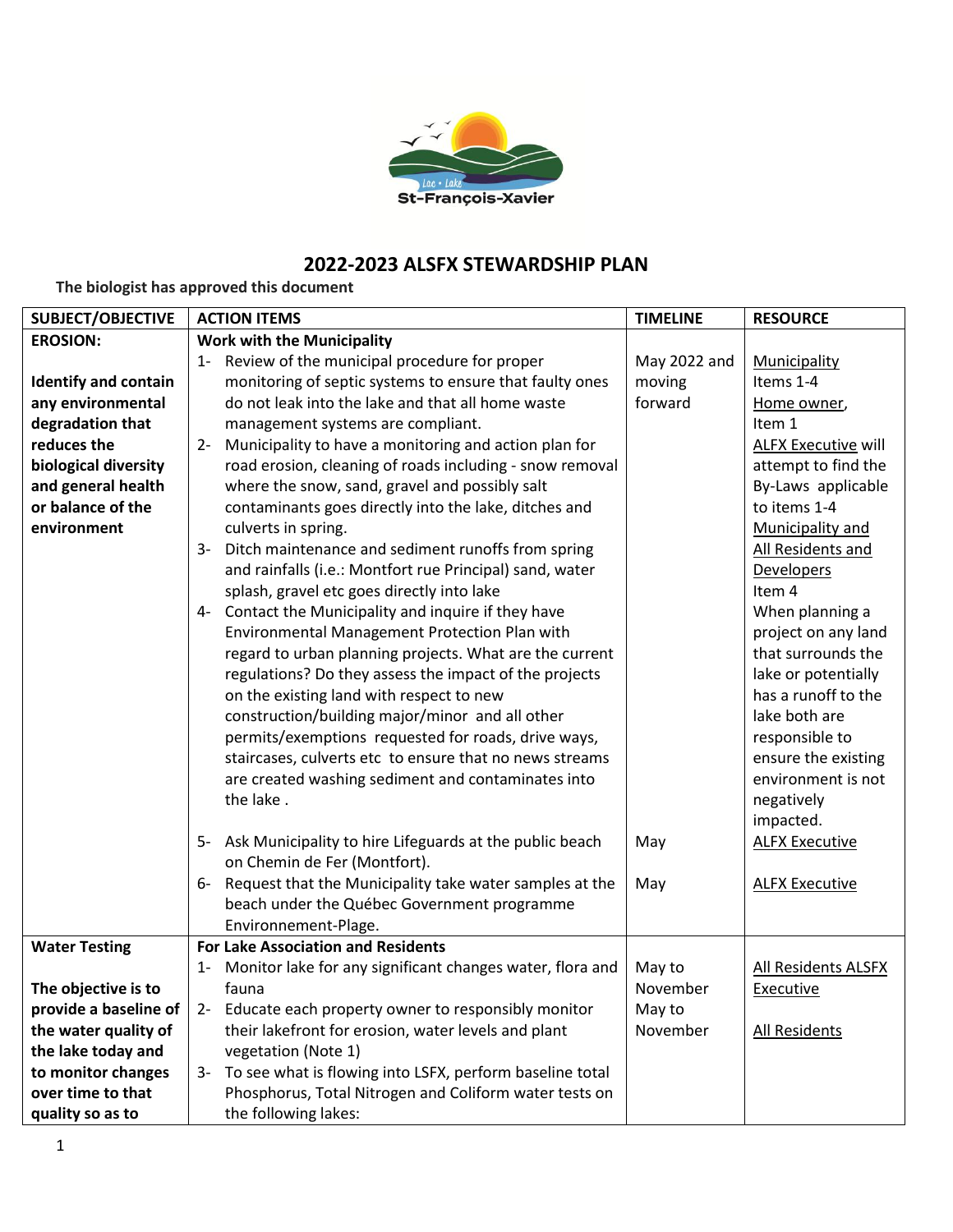| provided definitive       | Lac Miroir<br>а.                                                                                                 | June & August  | Lake Health Team                            |
|---------------------------|------------------------------------------------------------------------------------------------------------------|----------------|---------------------------------------------|
| information on any        | Lac Thurson<br>b.                                                                                                |                |                                             |
| deterioration             | Lac à la Croix<br>C <sub>1</sub>                                                                                 |                |                                             |
|                           | The Lake association is looking for Volunteers to help with<br>the water test sampling.                          |                |                                             |
|                           |                                                                                                                  |                |                                             |
|                           | Lake Association and Water testing subcommittee teams                                                            | June, July,    | <b>ALSFX Lake Health</b>                    |
|                           | 1- Continue to participate annually with all RSVL Testing                                                        | August by      | <b>Team</b>                                 |
|                           |                                                                                                                  | <b>RSVL</b>    |                                             |
|                           | 2- Establish an alternate year water testing program                                                             |                | Recommendation                              |
|                           | except for problem areas, they will be monitored                                                                 | Summer to      | by biologist                                |
|                           | annually. Testing is done for phosphorous, nitrogen and                                                          | late fall      |                                             |
|                           | other harmful contaminates                                                                                       |                |                                             |
|                           | All Streams, Total Trace Phosphorus and Nitrogen                                                                 | After rainfall | Lake Health Team                            |
|                           |                                                                                                                  | September      | <b>Municipality Enviro-</b>                 |
|                           | Coliform bacteria at the Beach                                                                                   | June to Sept   | Plage                                       |
|                           |                                                                                                                  |                |                                             |
|                           | Vegetation and observation                                                                                       | August &       | Lake Health Team                            |
|                           |                                                                                                                  | September      | and interested                              |
|                           | Lake Temperature - Oxygen - Multi probe sensors                                                                  | August         | residents                                   |
|                           |                                                                                                                  | September      | <b>Biologist</b>                            |
|                           | Educate/Train) and encourage more people (younger<br>3-                                                          | All summer     | Lake Health Team                            |
|                           | folks preferably) to participate in taking the samples                                                           |                |                                             |
| <b>Education and</b>      | Lake Association will                                                                                            |                | Lake Health Team                            |
| <b>Information</b>        | 1- Conduct specific information and training sessions on<br>lake plant species and water testing within the lake | Summer         | and Biologist                               |
|                           | community                                                                                                        |                |                                             |
| The objective is to       | 2- Develop a Welcome/Information package and a Code of                                                           | Ongoing        | <b>ALSFX Executive and</b>                  |
| give                      | <b>Conduct for ALSFX</b>                                                                                         |                | <b>Biologist</b>                            |
| residents/volunteers      | 3- Raise awareness with training sessions and                                                                    | Summer         |                                             |
| and any visitors the      | communication by email and website                                                                               |                |                                             |
| proper tools and          | 4- Monitoring                                                                                                    |                |                                             |
| practices for water       | a. Detect new issues, observe your own lakefront                                                                 |                | Lake Health Team                            |
| test sampling and/or      | Maintain general diagnostics<br>b.                                                                               | Ongoing        | and Lake                                    |
| water plant               | Measure positive results from action taken<br>c.                                                                 |                | Association                                 |
| identification            | 5- Safety on the Lake                                                                                            |                |                                             |
|                           | a. Respect speeds and conduct in shallow,                                                                        |                |                                             |
|                           | dangerous and narrow areas.<br>b. Respect the 30 meter distance from the                                         | At all times   | <b>ALSFX Executive and</b><br>all Residents |
|                           | shoreline at all times. It is Marine law.                                                                        |                |                                             |
|                           | Respect each other when navigating the lake.<br>c.                                                               |                |                                             |
| <b>Fish Stocking</b>      | Lake Association and Residents                                                                                   | May, June      | <b>ALSFX Executive</b>                      |
|                           | For an Integrated Water Resource Management                                                                      |                |                                             |
| <b>Social NOT Science</b> | a. We lack data. We do not have any DATA and                                                                     |                |                                             |
|                           | there is rarely data available on fish                                                                           |                |                                             |
| The objective is to       | b. For LSFX it is a social issue, this is not a matter                                                           |                |                                             |
| assess the viability      | of science, it becomes subjective to all as it is                                                                |                |                                             |
| of fish stocking by       | not a science.                                                                                                   |                |                                             |
| determining the           | Identify the vegetation in the lake as a food source for<br>1.                                                   | April May      | <b>ALSFX Executive</b>                      |